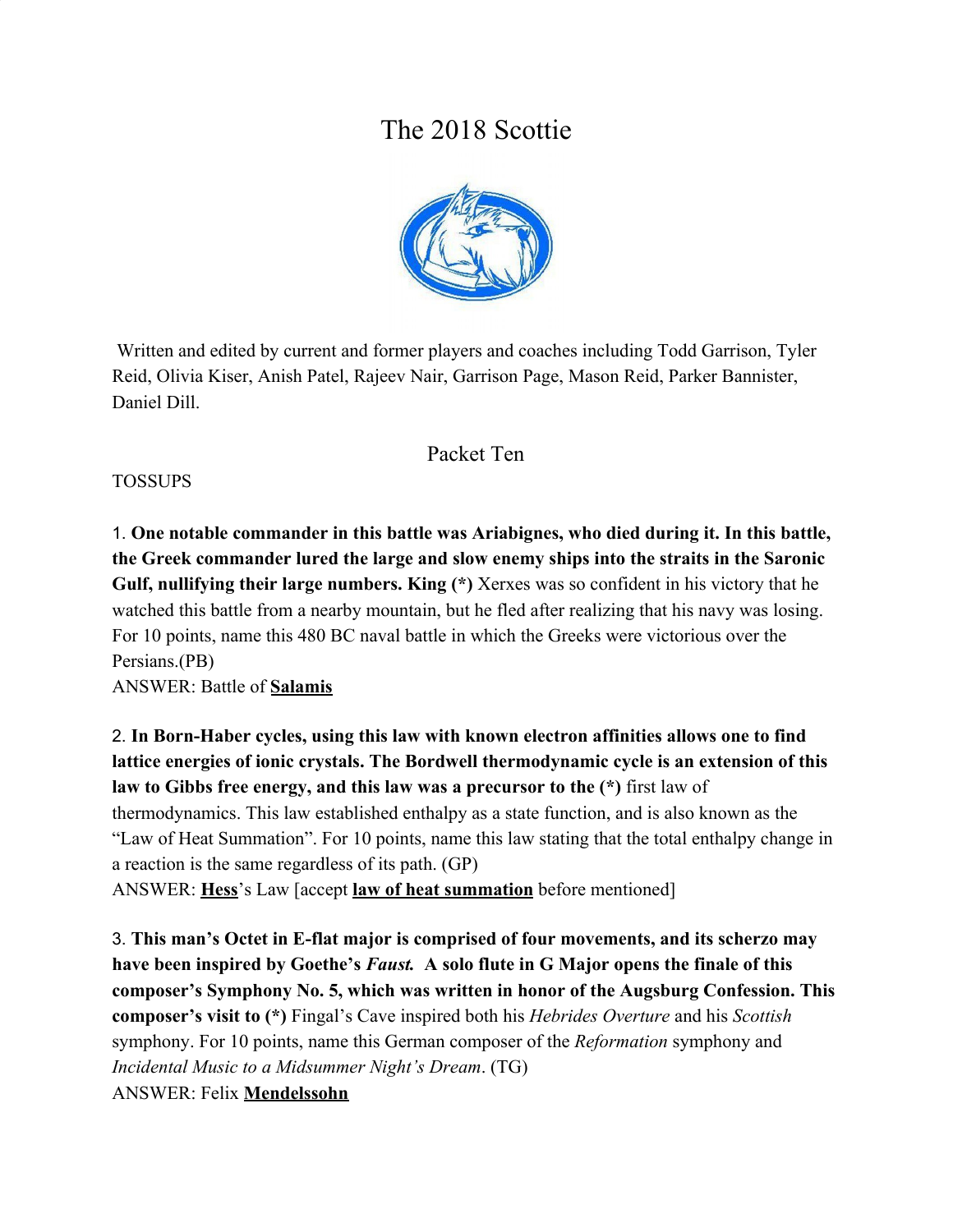4. **One work of this man, unfinished at his death, tells the story of Hannibal in Latin verse, while this poet's** *Trionfi* **personifies figures like Love, Chastity, Death, and Fame. His better-known works are written in Italian, and include the** *Canzionere***, or** *Songbook,* **which contains many poems dedicated to** Laura. For ten points, name this Italian Renaissance poet of A*frica*, who is credited with introducing the sonnet to European poetry. (OK) ANSWER: **Petrarch**

5. **One character in this work admits to being a pimp since he takes money from Margie and Pearl, while another jumps to his death after confessing guilt over turning in his anarchist mother. In order to "free" her, one character in this play shoots his wife, (\*)** Evelyn. That man, Hickey, is arrested after telling his drunkard friends to give up their "pipe dreams." For 10 points, name this play set in Harry Hope's saloon, written by Eugene O'Neill. (GP)

ANSWER: *The Iceman Cometh*

6. **This person wrote five books of fiction, including the crime novel** *Bone in the Throat***, and he co-wrote the graphic novels** *Get Jiro!* **and** *Hungry Ghosts* **for DC Comics. This man appeared as the character "Dr. Tony" on** *Yo Gabba Gabba* **because his daughter Ariane was a fan of the show. This man's breakthrough came with his book (\*)** *Kitchen Confidential* and he was known for feuding with Guy Fieri. For 10 points, name this chef and travel documentarian who hosted his namesake *Parts Unknown* and *No Reservations*.(TG) ANSWER: Anthony **Bourdain**

7. **One of these processes has rabbits and turtles that lead to variance in performance. Exchange based types of this algorithm have a worst case runtime of Big O of n squared. One type of this algorithm is named because it "rises" elements to the top, and is called (\*)** bubble. This algorithm also comes in quick, merge, and heap varieties. For 10 points, name this type of algorithm that orders the elements of a list. (MR) ANSWER: **Sort**ing algorithm

8. **In one of this man's films, Joker is horrified when he witnesses a murder/suicide in which Private Pyle shoots his drill instructor. In another film directed by this man, Major T. J. "King" Kong receives Attack Plan R from an insane General Ripper. Jack Nicholson yells** "Here's Johnny" in a scene from one of this director's movies that was based on a book by Stephen King. For 10 points, *Full Metal Jacket, Dr. Strangelove,* and *The Shining* were all directed by this influential director. (TG) ANSWER: Stanley **Kubrick**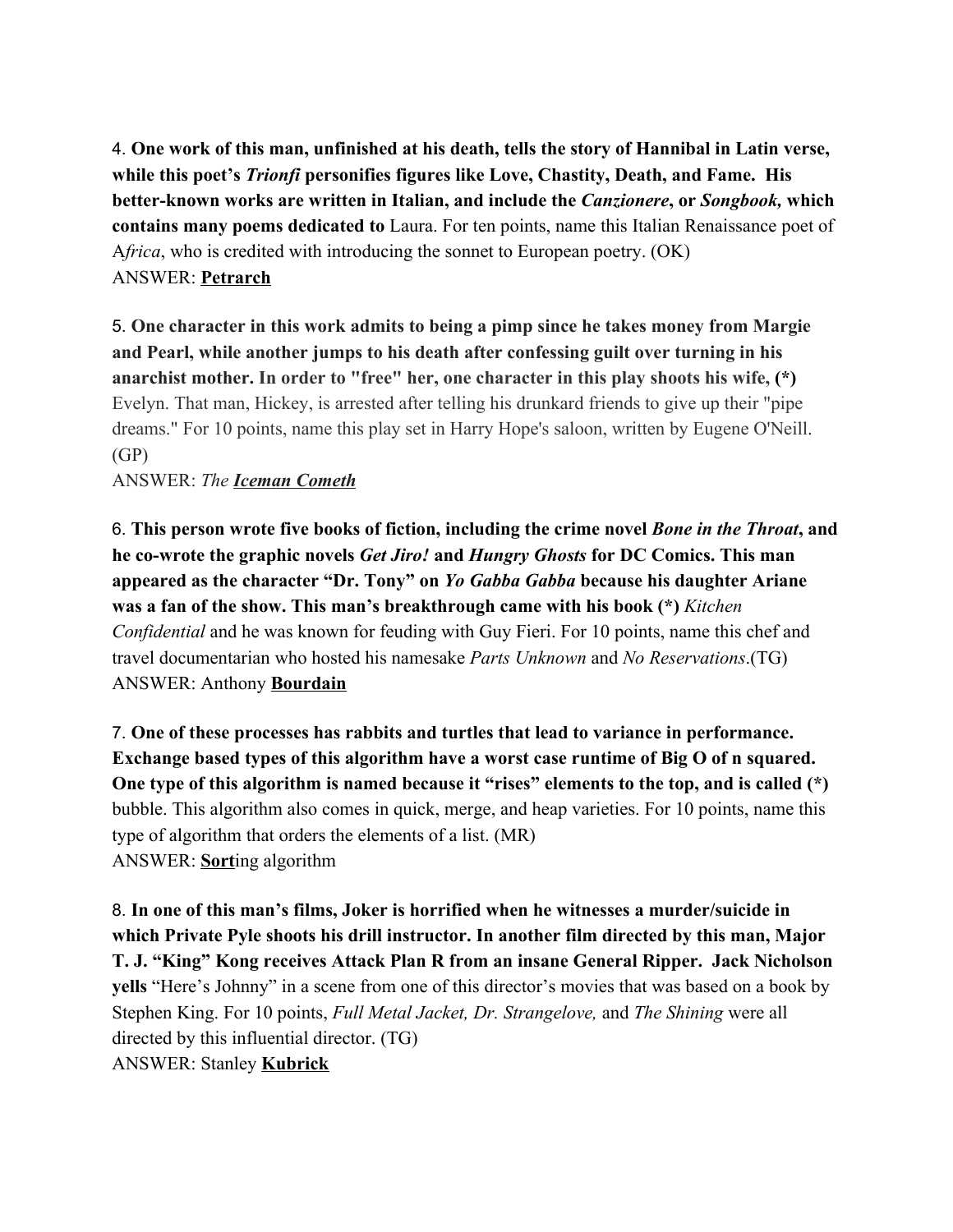9. **This man was hidden in Wartburg Castle for a year after he was called to a meeting in 1521. In the year prior to that meeting, this man publicly burned a document sent to him from Rome that stated he had sixty days to recant his views. This man was enraged when the Friar Johann** (\*) Tetzel came through Wittenburg selling indulgences. For 10 points, name this German monk who wrote the 95 Theses and began the Protestant reformation.(PB) Answer: Martin **Luther**

10. **This mountain range shares its name with an "Australian" one, while a "Southern" one contains the tallest point in New Zealand. One region of this range is the Bernese Highlands, and its Gotthard Base Tunnel is the longest railway tunnel in the world. On a clear day, the neighboring (\*)** Black Forest can be seen from this range's tallest peak, Mont Blanc. For 10 points, name this European mountain range that runs through eleven countries. (PB/TR)

ANSWER: **Alps**

11. **In Joule Heating, this value times current squared gives the power of thermal energy in a system. The proximity effect increases this value more for conductors in AC circuits than in DC ones. This value is added to the product of reactance and the imaginary number to find the strength of (\*)** impedance, which is this quantity for AC circuits. Voltage divided by current gives, for 10 points, what quantity measured in ohms which is the opposition to current flow? (GP)

ANSWER: electrical **resistance**

12. **In one poem by this author, "nine and fifty" of the title creatures "scatter, wheeling in great broken rings, upon their clamoring wings." Another poem of his begins "I will arise and go now, and go to Innisfree..." This author of (\*)** "Wild Swans at Coole" stated "I will write it out in a verse, —MacDonagh and MacBride, Connolly and Pearse" in another poem. For 10 points, name this Irish poet of "Easter, 1916" who says "that is no country for old men" in "Sailing to Byzantium". (TG)

ANSWER: William Butler **Yeats**

13. **One man in this field of study developed an idea called the cooperative principle that outlined four maxims. That man, Paul Grice, also contributed to a sub-field of this domain called pragmatics that highlights the importance of context. Ferdinand de Saussure suggested that (\*)** words are comprised of a signifier and a signified component in this discipline. For 10 points, Noam Chomsky is a well-known social scientist in this field which studies the structure of language. (TG) ANSWER: **linguistics**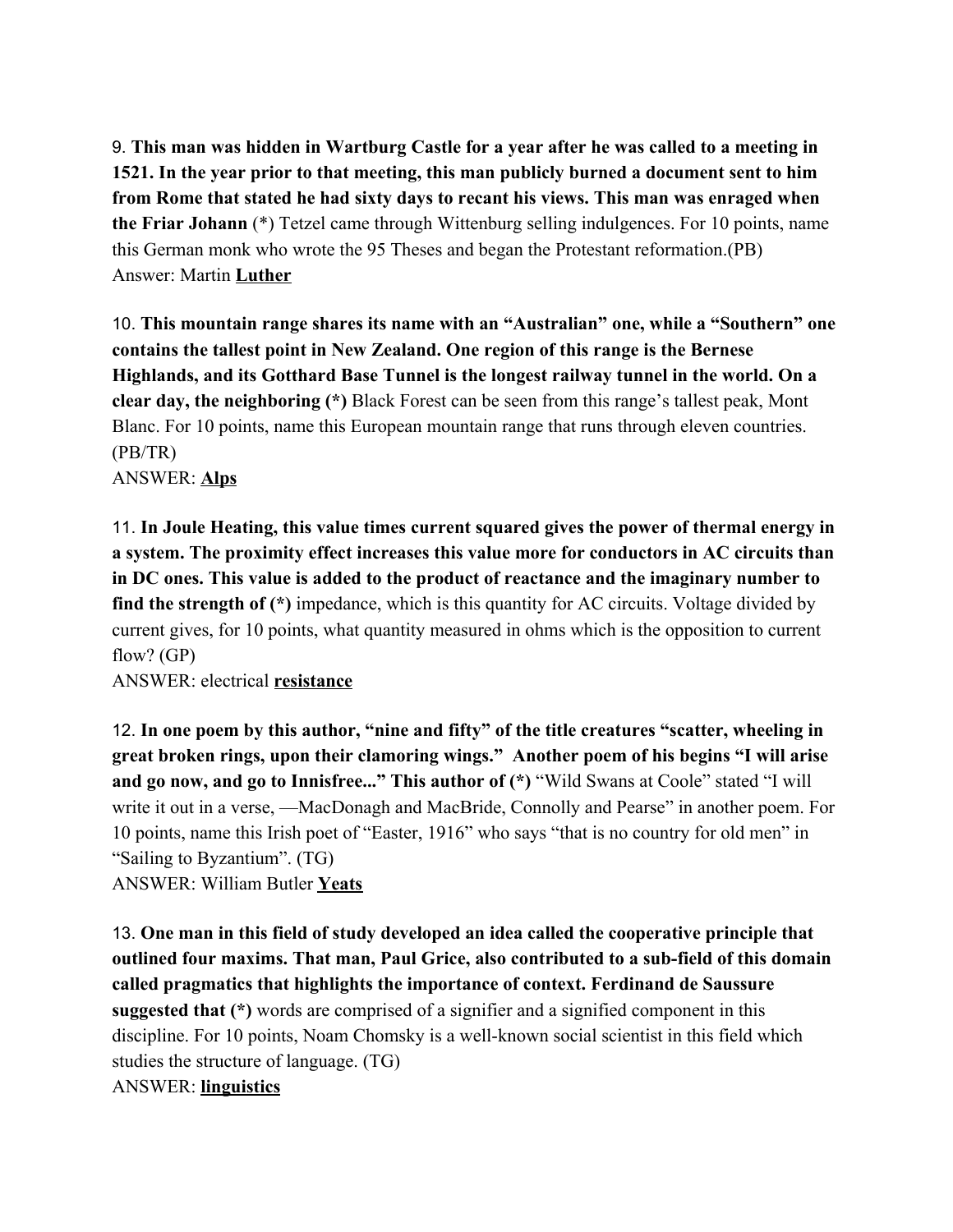14. **This painting features a round table with intricately carved legs as the only furnishing. The subject of this painting wears a crescent tiara, and it was altered to raise a shoulder strap after its controversial appearance at the Paris Salon of (\*)** 1884. A plunging black dress accentuates the pale skin of the subject, who was easily identified as Virginie Gautreau despite an attempt at anonymity. For 10 points, name this scandalous portrait by John Singer Sargent. (TR)

ANSWER: *Portrait of Madame X* [accept *Portrait of Madame Pierre Gautreau* before mention*;* accept *Portrait of Virginie Amelie Avegno* before "Gautreau"]

15. **This campaign was called for by the issuing of Directive 13 by one leader and the Dowding system greatly helped one side. The failure of this campaign prevented the carrying out of Operation Sea Lion, and the invention of (\*)** RADAR allowed for the early detection of forces in this battle. This battle featured an offensive known as the Blitz, and was given its name during one leader's speech to the House of Commons. For 10 points, name this 1940 battle which saw the RAF successfully defended its country from the Luftwaffe. (RN) ANSWER: Battle of **Britain** [prompt on "the blitz" before read]

16. **One text from this philosophical school claims that judgments have no value because they are based on arbitrary prejudices. That text presented a form of the dream argument by asking if the author dreamt of a (\*)** butterfly or if a butterfly dreamt of him. According to this philosophy, the highest virtue is a state of "action without action," *wu wei*. For 10 points, name this Chinese school of thought founded by Laozi whose name means "the way." (TR) ANSWER: **Taoism** [or **Daoism**]

17. **In Hawaii, laukini were designed as areas for this activity. According to the "Bibliotheca historica", a statue of Cronus was designed specifically to perform this action. In the Benin Empire, hundreds or even thousands of prisoners were subject to this ritual** when a (\*) ruler died. In order to provide the storm god Tlaloc with water, children were subject to this practice. For 10 points, identify this practice of ritualistically killing people. (MR) ANSWER: **human sacrifice** [prompt on "sacrifice"; do not accept any answers dealing with animal sacrifice; accept anything dealing with sacrificing people]

18. **This person marries a poet to prevent an execution in the Court of Miracles. While a man is set in a pillory, this character brings him water, and her goat Djali can tell time and spell the name "Phoebus." This girl is detested by (\*)** Paquette until it's revealed that she is her daughter. This character is rescued by Quasimodo, and is the object of Claude Frollo's affection. For 10 points, name this gypsy girl from Victor Hugo's *The Hunchback of Notre Dame.* (GP)

ANSWER: **Esmeralda** [accept **Agnès**]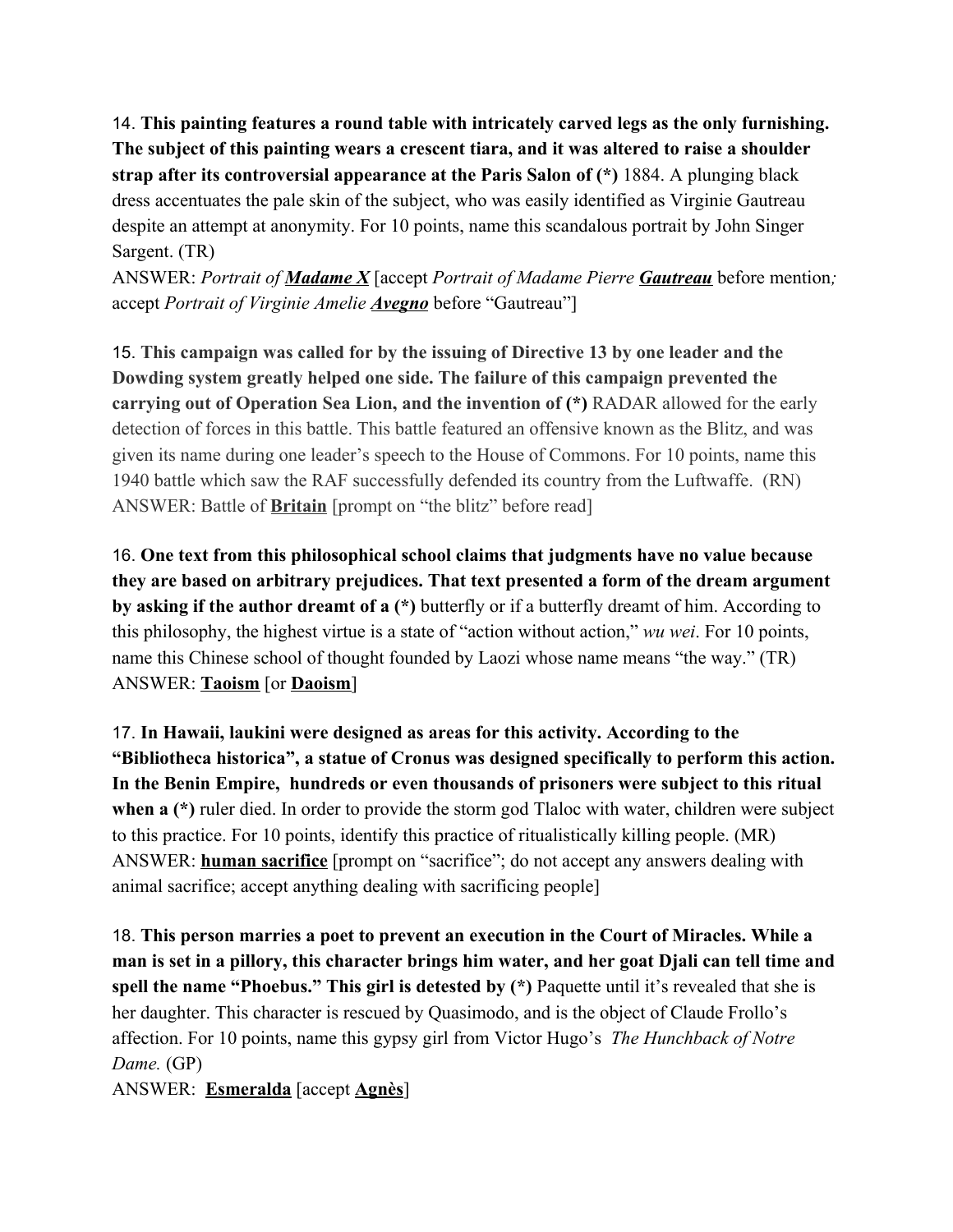19. **This politician was asked by both major parties to be their candidate for President since he had not claimed an affiliation. This president authorized Kermit Roosevelt to execute Operation Ajax and also mobilized the 101st Airborne to protect the (\*)** Little Rock Nine. This president's Chance for Peace speech and farewell address warning of the military-industrial complex were considered "bookends" to his presidency. For 10 points, name this 34th President of the United States. (RN) Answer: Dwight D. **Eisenhower**

20. **Researchers are investigating how this thing could make cancer cells more susceptible to lysis. Mammoth Biosciences recently raised 32 million dollars to help fund further research into this technology. The leading developer of this technology, (\*)** Jennifer Doudna**,** is an investigator with the Howard Hughes Medical Institute. The enzyme associated with this technology works as a pair of genetic "scissors." For 10 points, name this technology that uses knockout to edit gene sequences. (MR)

ANSWER: **CRISPR**-CAS9 [or **Clustered Regularly Interspaced Short Palindromic Repeats**]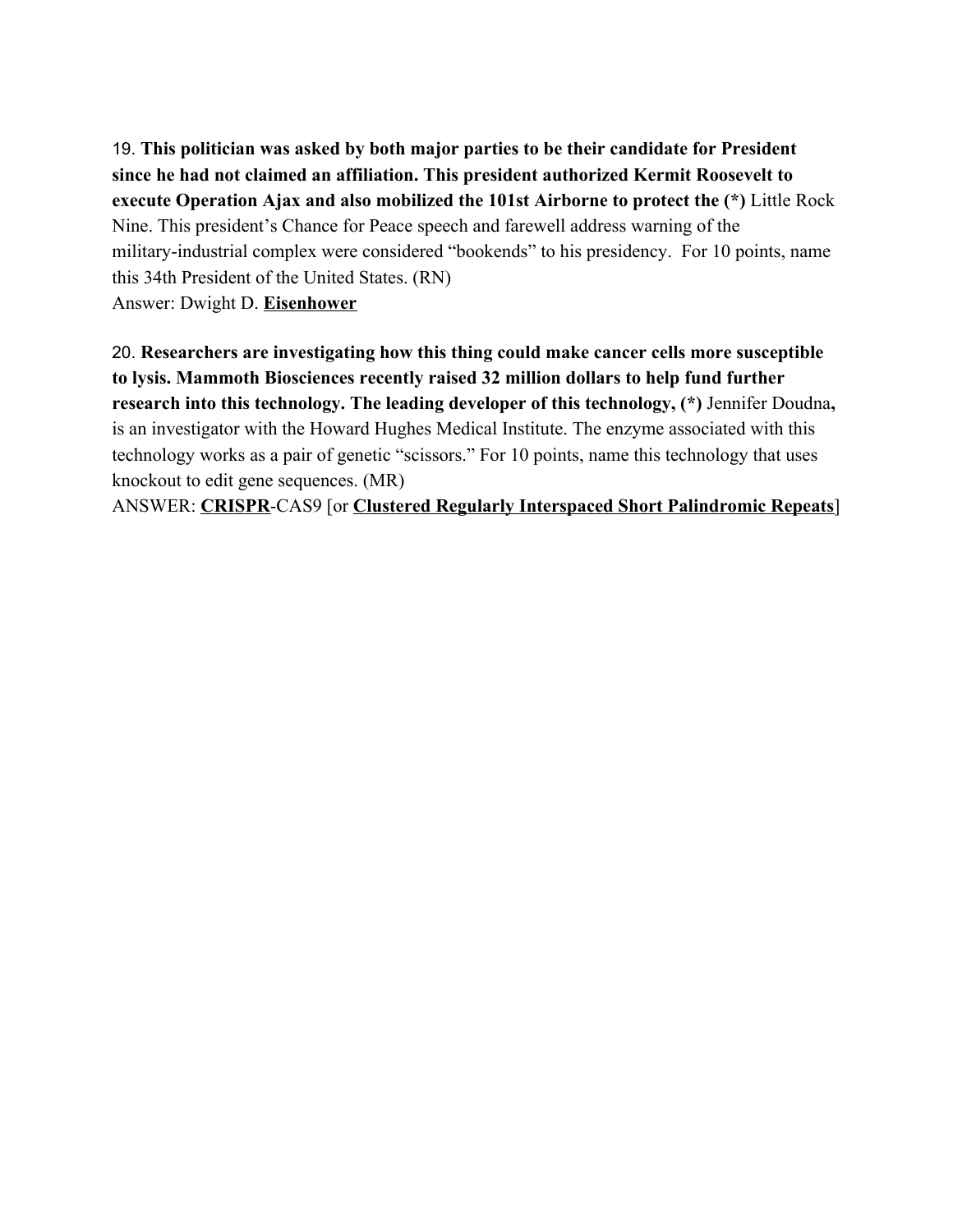#### **BONUSES**

1. These objects are created when the mass of accreted gas and dust is not enough to form a red dwarf. For 10 points each: (OK)

[10] Name these objects, which are defined to have a mass at least 13 times that of Jupiter.

#### ANSWER: **brown dwarfs**

[10] On the other end of the star spectrum is this type of star, which is larger than a supergiant. Examples include S Doradus and Rho Cassiopeiae.

#### ANSWER: **hypergiant**

[10] The Sun is classified as a main sequence star. At the end point of its life cycle, however, it will become this type of star after expanding to a red giant.

#### ANSWER: **white dwarf**

2. Answer some questions about Catholic saints, for 10 points each: (TG)

[10] This saint was abducted by pirates and enslaved in Ireland, where legend says that he got rid of all the snakes. He supposedly explained the Trinity to an Irish king using a shamrock.

#### ANSWER: Saint **Patrick**

[10] Many artists created works featuring this saint, who survived being shot full of arrows at Diocletian's command. He was clubbed to death instead.

#### ANSWER: Saint **Sebastian**

[10] This namesake of a well known order is the patron saint of Italy and animals. ANSWER: Saint **Francis** of Assisi

3. One of this man's first major poems, *Sordello*, was widely panned, with Alfred, Lord Tennyson claiming he only understood the first and last lines. For 10 points each: (OK) [10] Name this poet, who is more famous for works like "My Last Duchess" and "Fra Lippo Lippi."

## ANSWER: **R**obert **Browning**

[10] Browning's best poems are generally considered to have been written while he was married to this woman, who was also an extremely accomplished poet.

## ANSWER: Elizabeth **Barrett Browning**

[10] Barrett Browning's most famous work is probably *Sonnets from the Portuguese,* out of which No. 43 is likely the most famous. It begins with this 5-word question, continuing, "Let me count the ways."

#### ANSWER: "**How do I love thee?"**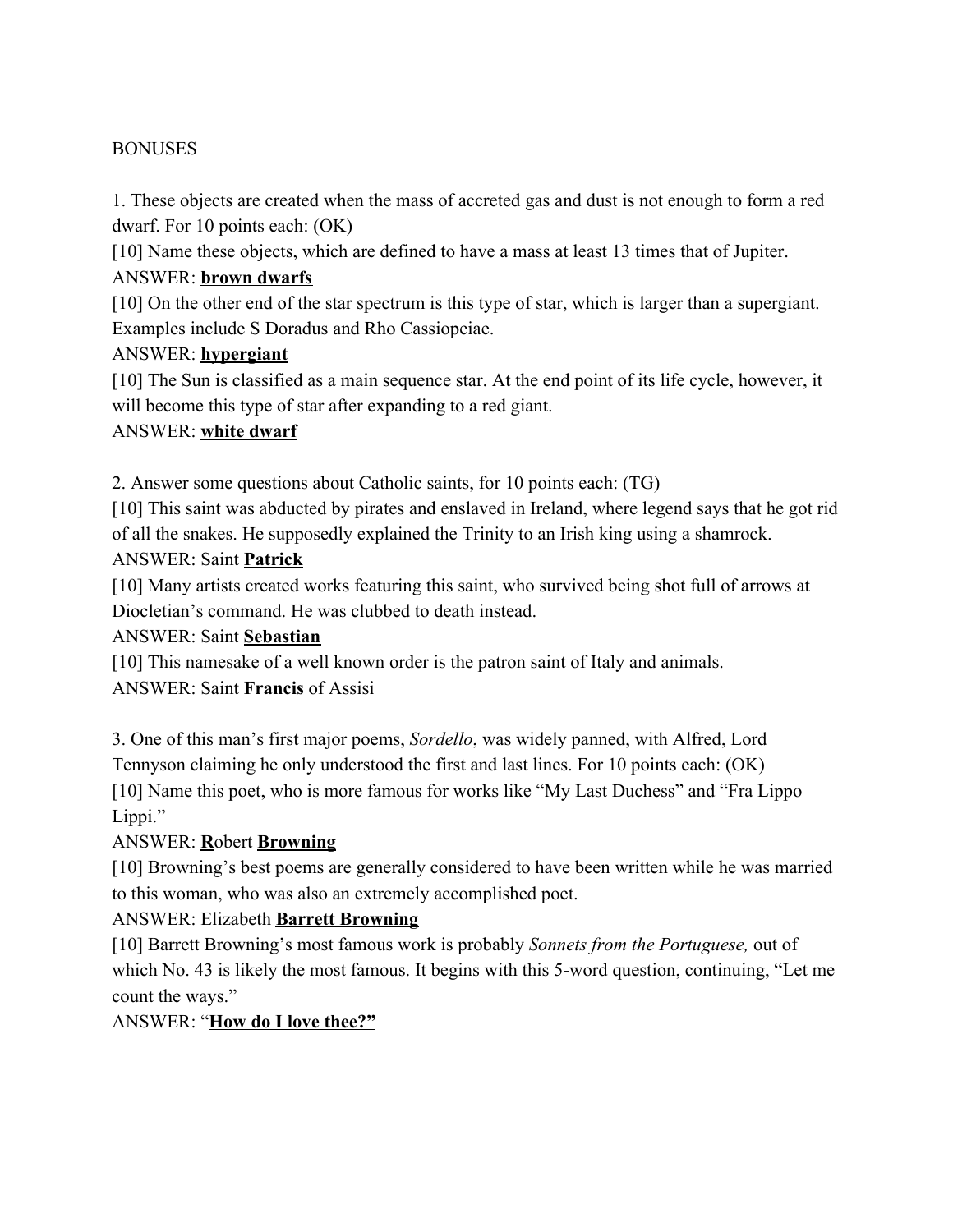4. A re-edited version of this film alters the flashing lights in scenes such as the fight with the Screenslaver. For 10 points each: (TR)

[10] Name this 2018 Pixar film. Most of the characters from the 2004 original return, including Elastigirl and Violet.

## ANSWER: *Incredibles 2*

[10] In *Incredibles 2*, this man reprises his role as Frozone. His likeness was used to create the Ultimate version of Marvel's Nick Fury, a character this man also portrays.

## ANSWER: Samuel L. **Jackson**

[10] *Incredibles 2* grossed over 180 million dollars in its opening weekend, shattering the animated film record previously set by this film. The title character of this film, which is also a Pixar sequel, is voiced by Ellen DeGeneres.

## ANSWER: *Finding Dory*

5. For 10 points each, answer the following about a movement that began in Nottingham and was named after a person of folklore. (TG)

[10] No, it's not Robin. Ned was the alleged namesake of this group that protested deceitful labor practices by destroying weaving machinery.

## ANSWER: **Luddites**

[10] One response from Parliament to the Luddite movement was the passage of this Act in 1812 that made the sabotage of mechanized looms a capital crime.

## ANSWER: **Frame Breaking** Act (of 1812)

[10] This literary member of the House of Lords supported the Luddites and wrote the poem *Song for the Luddites*. He may be better known for *Don Juan [[JOO-ən](https://en.wikipedia.org/wiki/Help:Pronunciation_respelling_key)*].

ANSWER: Lord George Gordon **Byron**

6. Over 70 percent of all mammal species fall into one of three orders, for 10 points each: (MR) [10] This order of mammals is the largest. Members have constantly growing incisors, and it includes rats and mice.

## ANSWER: **Rodentia** [accept **Rodents**]

[10] This order includes the only mammalian parasite, the vampire bat. It also includes the other bats.

## ANSWER: **Chiroptera**

[10] This order of mammals includes apes, monkeys, and humans.

## ANSWER: **Primates**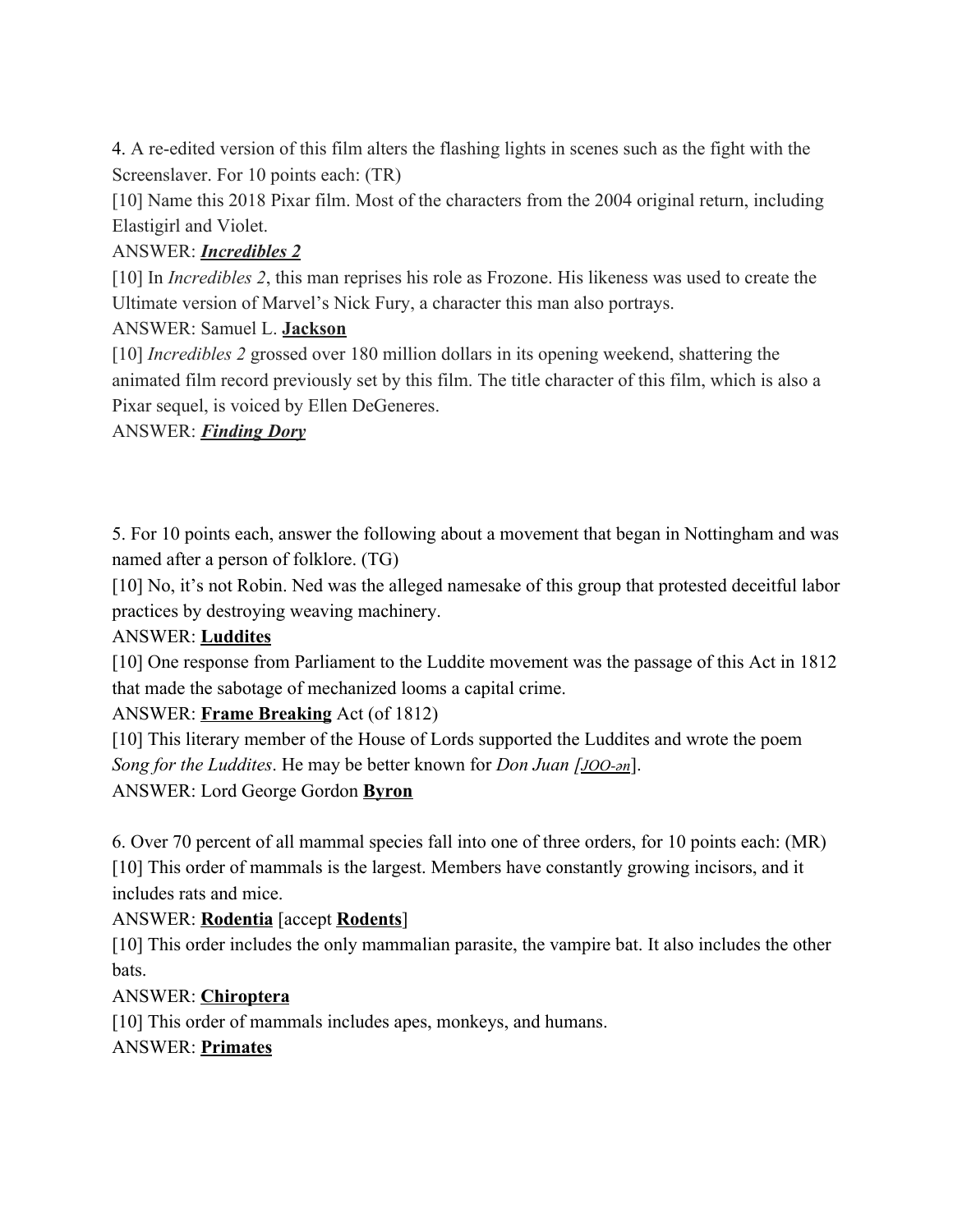7. For 10 points each, answer these questions about Gothic Cathedrals. (PB)

[10] A common feature of Gothic cathedrals is this exterior support to counteract the thrust of a vault or arch.

# ANSWER: **flying buttress**

[10] Construction on this Gothic cathedral began in 1194 CE after a fire destroyed an earlier cathedral. It was completed in 1220 CE and sits on an island in the Seine River in Paris.

# ANSWER: Cathedral of **Notre-Dame** de Paris

[10] Gothic cathedrals were often lavishly decorated with many of these installations. They contain vibrant colors and often depict scenes from the Bible.

## ANSWER: **stained-glass** windows

8. For 10 points each, answer some questions about French Polynesia. (PB)

[10] French Polynesia is often referred to as "[this island] and her islands." This windward Society Island member is the largest island in French Polynesia.

# ANSWER: **Tahiti**

[10] These organic objects are French Polynesia's greatest export. The so called "black" ones of these ocean-farmed gems are the most valuable.

# ANSWER: **pearl**

[10] This popular honeymoon destination is part of the Leeward islands of the Society Islands of French Polynesia and has many luxury resorts.

## ANSWER: **Bora Bora**

9. This character is the 1002nd wife of Shahryar, and on her first night of marriage she asked her husband if she could tell a story to her sister Dunyazade. For 10 points each: (OK) [10] Name this character, the narrator of *One Thousand and One Nights*.

# ANSWER: **Scheherazade**

[10] Many of the stories within *One Thousand and One Nights* involve this man, who was the fifth Abbasid caliph. He presented Charlemagne with the gift of a white elephant named Abul-Abbas.

## ANSWER: **Harun Al-Rashid**

[10] Many stories that were added to *1001 Nights* at a later date revolve around this man, who is a sailor said to have ridden a roc to the Valley of Diamonds.

## ANSWER: **Sinbad**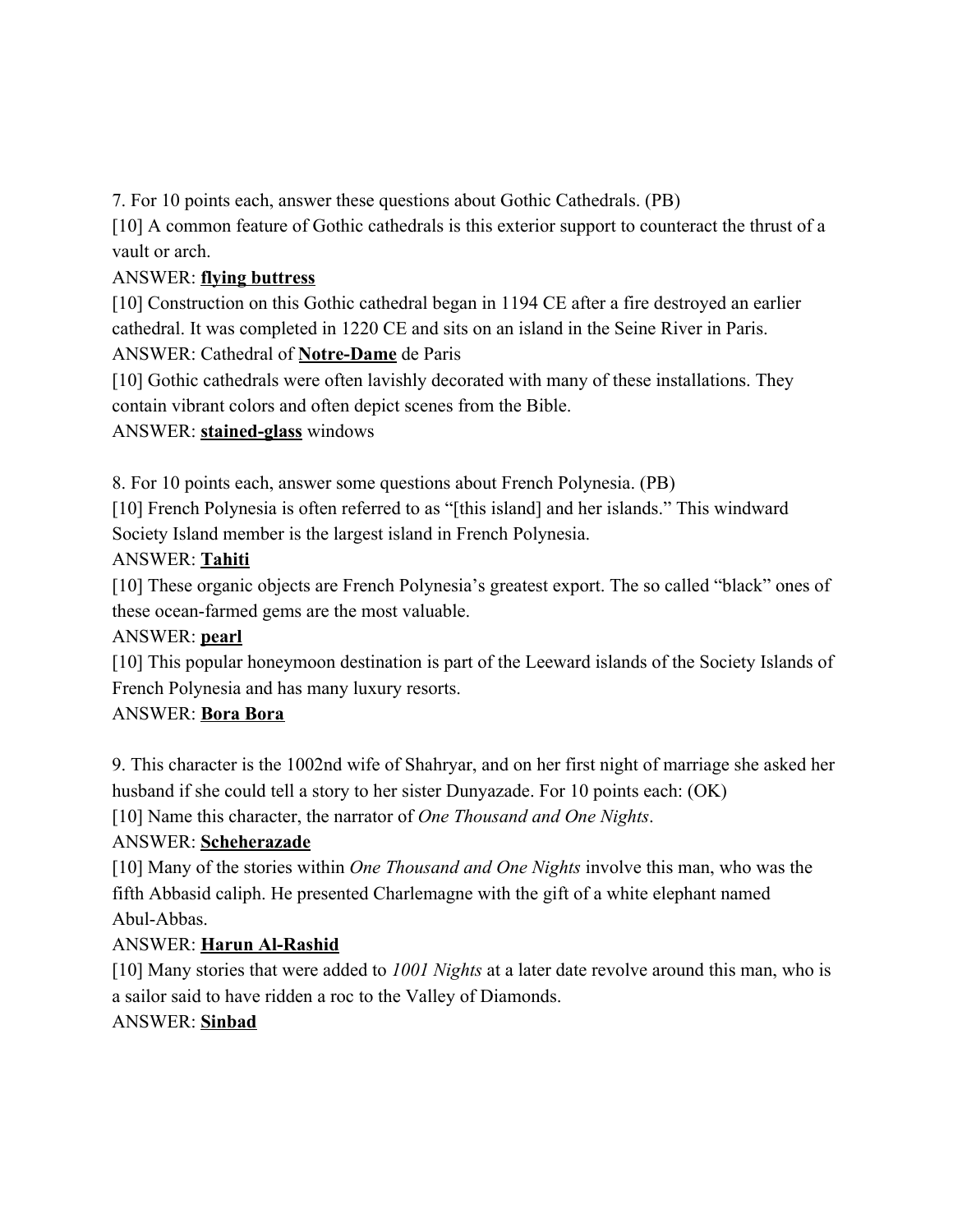10. For 10 points each, answer these questions about Thomas Cole.

[10] Cole is considered the founder of this art movement that created landscape paintings in the state of New York.

#### ANSWER: **Hudson River** School

[10] This painting by Cole has been called a "landscape within a landscape" or a "picture within a picture." This is because the title drinking glass, which is covered with vegetation, contains an entire civilization of its own.

#### ANSWER: *The Titan's Goblet*

[10] This Thomas Cole painting depicts a bend in the Connecticut river and contains a self-portrait of the artist.

ANSWER: *The Oxbow* ( Accept: *A view from Mount Holyoke, Northampton, Massachusetts, after a thunderstorm*)

11. For 10 points each, names these battles that took place in South Carolina during the southern theater of the Revolutionary War. (RN)

[10] This battle saw Cornwallis rout the revolutionaries under Horatio Gates. As a result of this Battle, Gates was no longer allowed to lead troops in the field.

#### ANSWER: Battle of **Camden**

[10] This battle helped turn the tide of the War in the South. In this battle Patriots under Colonel William Campbell defeated Tories led by Major Patrick Ferguson

## ANSWER: Battle of **Kings Mountain**

[10] This battle saw Daniel Morgan defeat a British force led by Banastre Tarleton.

## ANSWER: Battle of **Cowpens**

12. This theory was proposed in the paper "On the Electrodynamics of Moving Bodies." For 10 points each: (MR)

[10] Name this theory in physics which says that the laws of physics are the same in all inertial reference frames.

## ANSWER: **Special Relativity**

[10] In special relativity, as objects approach the speed of light, they appear to have a different size. That phenomenon is known as this.

## ANSWER: **length contraction**

[10] The length of an object undergoing contraction can be determined using one of this Dutch Scientist's namesake transformations.

## ANSWER: Hendrik **Lorentz**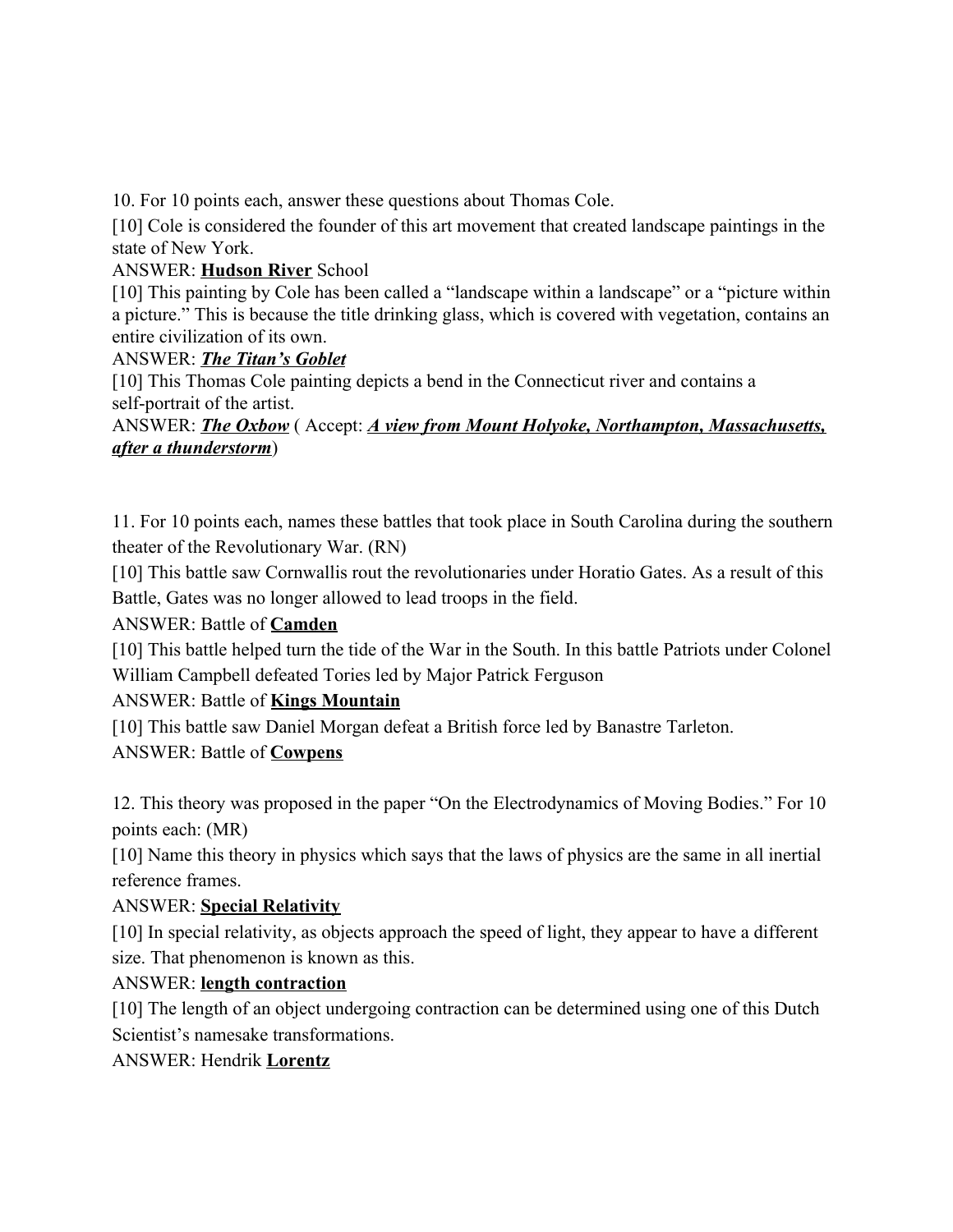13. For 10 points each, name these creatures from Norse mythology. (PB)

[10] This creature was born after Loki shapeshifted into a mare and became pregnant by the stallion of a giant. It is the eight-legged horse of Odin.

## ANSWER: **Sleipnir**

[10] This squirrel carries messages up and down Yggdrasil from the eagle at the top of the tree to Nidhogg at the roots.

# ANSWER: **Ratatoskr**

[10] This dragon of Norse mythology killed his father, Hreidmar, in order to obtain a vast amount of gold. It was slain by Sigurd.

# ANSWER: **Fafnir**

14. Relative vapor pressure, osmotic pressure, and boiling point elevation are examples of this type of property. For 10 points each: (MR)

[10] Name these properties that are dependent on solute concentration.

# ANSWER: **Colligative**

[10] Much like boiling point elevation, this is also a colligative property. It is accomplished by addition of a nonvolatile solute.

ANSWER: **Freezing point depression** [accept answers that indicate decreasing the freezing point]

[10] Along with pioneering a process to produce nitric acid, this German scientist also coined the term colligative.

## ANSWER: Wilhelm **Ostwald**

15. One character in this work decides to stop growing at the age of three. For 10 points each: [10] Name this work, which sees Oskar Matzerath receive the title object for his third birthday.

## ANSWER: *The Tin Drum*

[10] *The Tin Drum* was written by this German author, whose other works include *Crabwalk* and *Dog Years.*

## ANSWER: Gunter **Grass**

[10] *The Tin Drum*, *Dog Years*, and *Cat and Mouse* are all part of this trilogy written by Grass. ANSWER: *Danzig* trilogy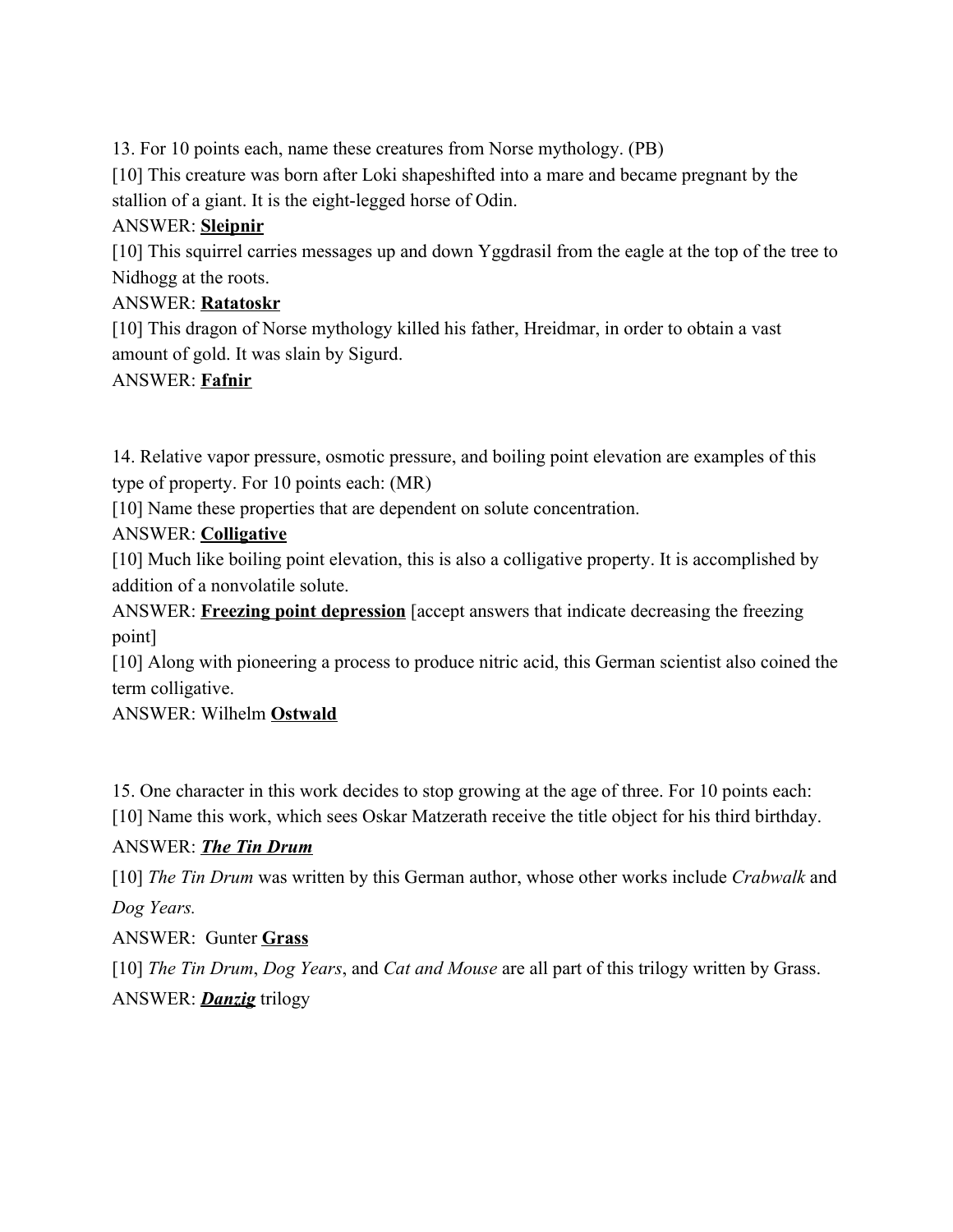16. For 10 points each, answer the following about the longest river in Southeast Asia. (PB) [10] This river is the third longest in Asia. It runs through several countries including Vietnam, Thailand, and Cambodia.

## ANSWER: **Mekong** River

[10] This place is known as the Third Pole of the World because of its freshwater reserves from snowfields and glaciers. The Mekong is one of many rivers that originates in this autonomous region that shares Mount Everest with Nepal.

## ANSWER: **Tibet**

[10] A UNESCO World Heritage Site in Yunnan, China is named describing this mathematical relationship that exists between the Mekong, Yangtze, and Salween rivers. The rivers are described by this adjective because they flow in the same direction and remain equidistant. ANSWER: Three **Parallel** Rivers

17. One major event in this novel is the suicide of Mr. Shimerda. For 10 points each: (DD) [10] Name this novel which focuses on the Burden family and their titular Bohemian-immigrant neighbor.

## ANSWER: *My Antonia*

[10] This fiance to Antonia leaves her pregnant and heads to Mexico after losing his job. ANSWER: **Larry Donovan** [accept either underlined answer]

[10] *My Antonia* was written by this author, whose other works include *O Pioneers!* and *Death Comes for the Archbishop.*

## ANSWER: Willa **Cather**

18. Be careful. The first two economic terms of this bonus are often confused with one another. For 10 points each: (TG)

[10] This economic measurement includes the value of all goods and services provided by the citizens of a country over a period of time regardless of whether those goods and services are produced inside or outside of the country.

## ANSWER: **GNP** [or **Gross National Product**]

[10] This similar economic term only includes the value of goods and services produced within a nation's geographic boundaries.

## ANSWER: **GDP** [or **Gross Domestic Product**]

[10] This Asian country actually has a higher GDP than GNP because it has so many foreign companies operating within its borders.

## ANSWER: **China**